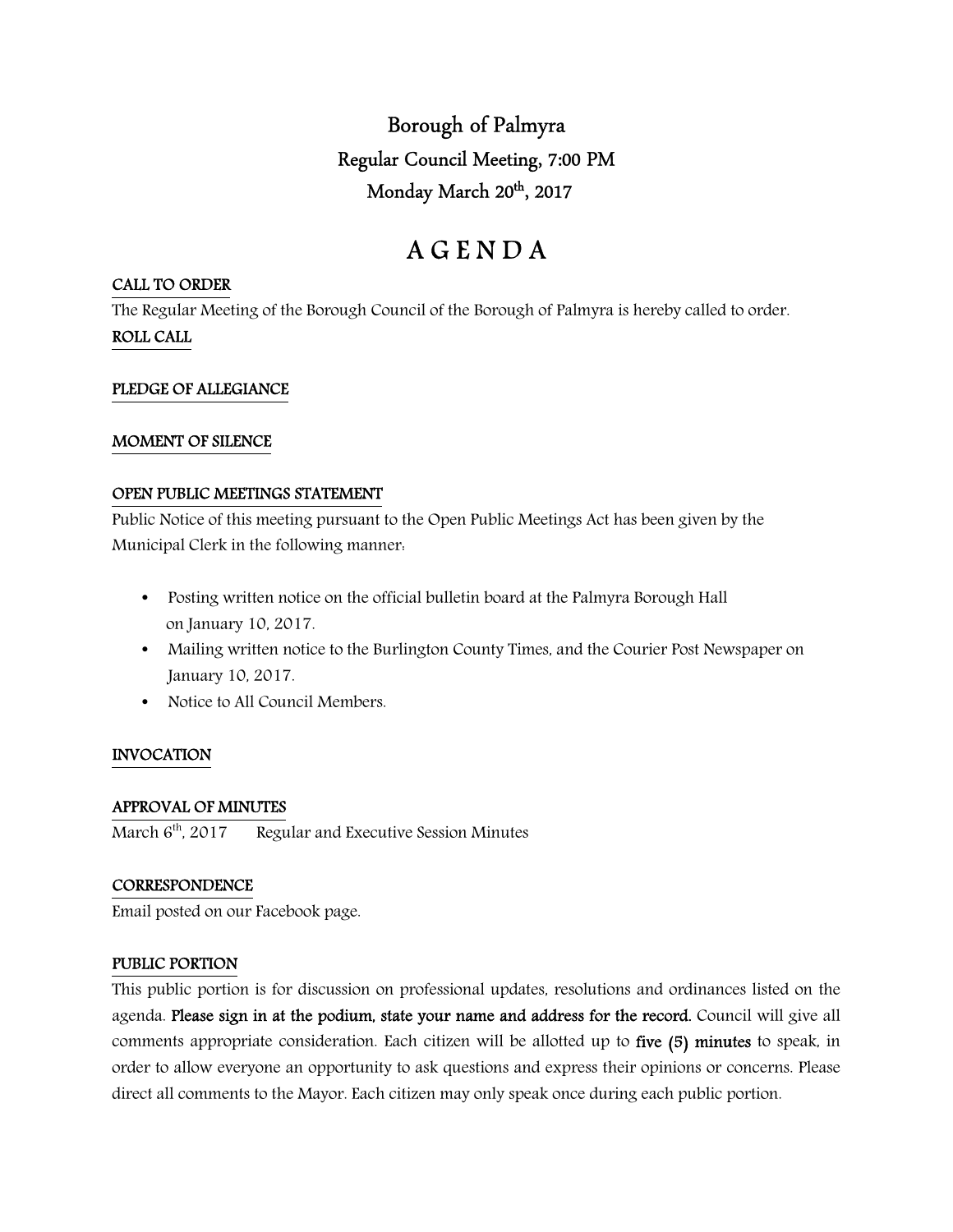# ORDINANCES ON SECOND READING (Public Hearing).

Ordinance 2017-1, An Ordinance Of The Borough Of Palmyra, County Of Burlington, State Of New Jersey, Establishing Policy for Property Tax Exemption on Dwelling House of One Hundred Percent Totally Disabled Veteran or Surviving Spouse.

Ordinance 2017-2, An Ordinance of the Borough of Palmyra, County of Burlington, State Of New Jersey, Amending Chapter 90: Vehicles and Traffic of the Code of the Borough of Palmyra Designating W. Charles Street and Park Avenue A Multi-Stop Intersection.

# RESOLUTIONS Consent Agenda

Resolution 2017-89 to Resolution 2017-99 will be enacted as a single motion, if any resolution needs additional discussion it will be removed from the consent agenda and voted on separately.

- Resolution 2017–89, Resolution Appointing Daniel Hubel to the Borough of Palmyra Police Department
- Resolution 2017-90, Resolution Authorizing a Refund, of the Kitchen Orientation Fee Paid Twice, To Yolanda McGee of Veterans Drive, Palmyra, NJ in the Amount of \$10.00
- Resolution 2017–91, Resolution Appointing Dave Austin as Shade Tree Officer for the Borough of Palmyra Effective February 22nd,2017
- Resolution 2017-92, Resolution Authorizing Refund of Tax Overpayments for Block 118 Lot 14
- Resolution 2017-93, Resolution Appointing Ernest McGill as Stormwater Coordinator for the Borough of Palmyra
- Resolution 2017-94, Resolution Approving the Person-To-Person Transfer of Plenary Retail Consumption License with Broad Package Privilege, License Number #0327-32-003-006 to Mark Oberg/Oberg L.L.C.
- Resolution 2017–95, Resolution Awarding a contract to ERI for the Borough Street Map/Inventory Update project in the amount of \$10,500.00 per their proposal dated February 28th, 2017
- Resolution 2017-96, Resolution Awarding a Contract Change Order to ERI for the Harbour Drive Evaluation Project for Additional Traffic Counts in the amount of \$3,000.00 per their proposal dated February 28th, 2017.
- Resolution 2017-97, Resolution Authorizing Self-Examination of the 2017 Budget
- Resolution 2017-98, Resolution Commemorating and Congratulating the Burlington County Municipal Joint Insurance Fund on 25 Years of Successful Operations
- Resolution 2017-99,Resolution Authorizing the Payment of Bills for the Month of March 2017 In The Amount Of \$1,968,175.21.

# MOTIONS

Approval of Treasurer's Report February 2017 (handed out with Council Budget Packet)